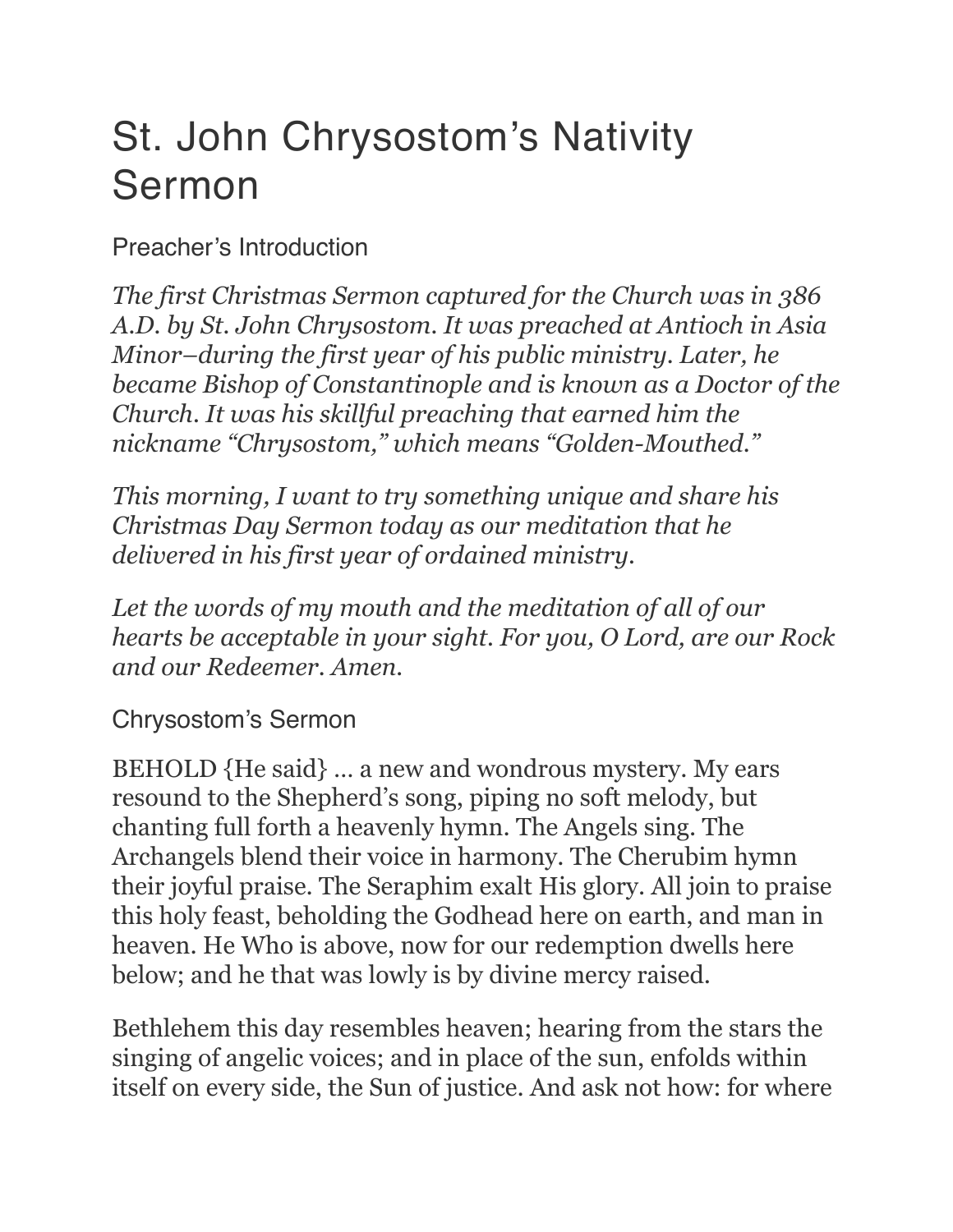God wills, the order of nature yields. For He willed; He had the power; He descended; He redeemed; all things yielded in obedience to God. This day He Who is, is Born; and He Who is, becomes what He was not. For when He was God, He became man; yet not departing from the Godhead that is His. Nor yet by any loss of divinity became He man, nor through increase became He God from man; but being the Word He became flesh, His nature, because of impassability, remaining unchanged.

And so the kings have come, and they have seen the heavenly King that has come upon the earth, not bringing with Him Angels, nor Archangels, nor Thrones, nor Dominations, nor Powers, nor Principalities, but, treading a new and solitary path, He has come forth from a spotless womb … to be the Lamb of God who taketh away the sins of the world. Since therefore all rejoice, I too desire to rejoice – to share the choral dance, to celebrate the festival. But I take my part, not plucking the harp, not shaking the staff, now with the music of the pipes, nor holding a torch, but holding in my arms the cradle of Christ. For this is all my hope, this my life, this my salvation, this my pipe, my harp. And bearing it I come, and having from its power received the gift of speech, I too, with the angels, sing: Glory to God in the Highest; and with the shepherds, and on earth peace to men of good will.

This day He Who was ineffably begotten of the Father, was for me born of the Virgin, in a way no tongue can tell. Begotten according to His nature before all ages from the Father: in what manner He knows Who has begotten Him; born again this day from the Virgin, above the order of nature, in what manner knoweth the power of the Holy Spirit. His heavenly generation is true, and His generation here on earth is true. As God He is truly begotten of God; so also as man is He truly born from the Virgin. In heaven He alone is the Only-Begotten of the One God; on earth He alone is the Only-Begotten of the unique Virgin.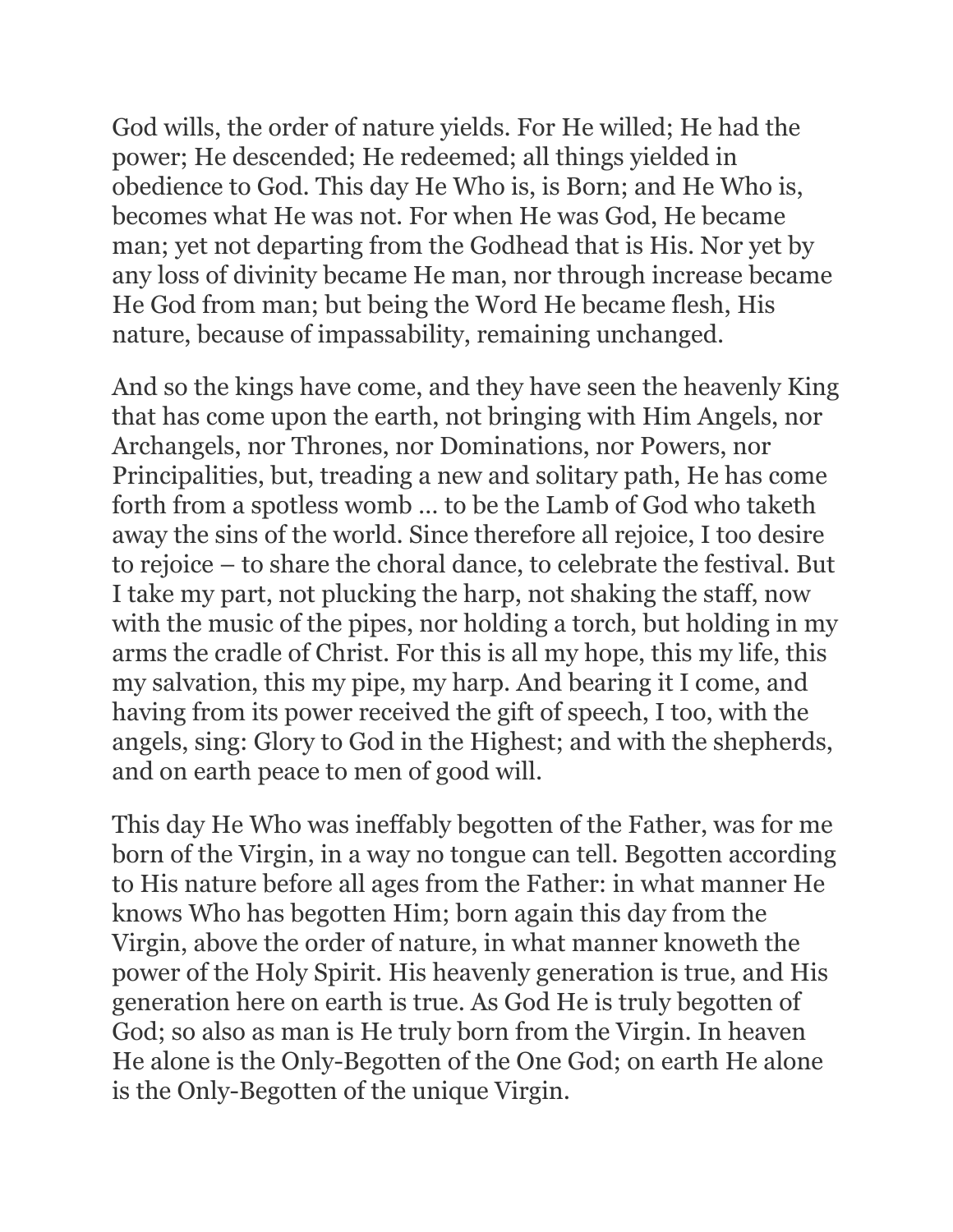Since this heavenly birth cannot be described, neither does His coming amongst us in these days permit of too curious scrutiny. Though I know that a Virgin this day gave birth, and I believe that God was begotten before all time, yet the manner of this generation I have learned to venerate in silence and I accept that this is not to be probed too curiously with wordy speech. For with God we look not for the order of nature, but rest our faith in the power of Him who works.

What shall I say to you; what shall I tell you? I behold a Mother who has brought forth; I see a Child come to this light by birth. The manner of His conception I cannot comprehend. Nature here is overcome, the boundaries of the established order set aside, where God so wills. For not according to nature has this thing come to pass. Nature here rested, while the Will of God labored. O ineffable grace! The Only Begotten, Who is before all ages, Who cannot be touched or be perceived, Who is simple, without body, has now put on my body, that is visible and liable to corruption. For what reason? That coming amongst us he may teach us, and teaching, lead us by the hand to the things that men cannot see. For since men believe that the eyes are more trustworthy than the ears, they doubt of that which they do not see, and so He has deigned to show Himself in bodily presence, that He may remove all doubt.

Christ, finding the holy body and soul of the Virgin, builds for Himself a living temple, and as He had willed, formed there a man from the Virgin; and, putting Him on, this day came forth; unashamed of the lowliness of our nature. For it was to Him no lowering to put on what He Himself had made. Let that handiwork be forever glorified, which became the cloak of its own Creator. For as in the first creation of flesh, man could not be made before the clay had come into His hand, so neither could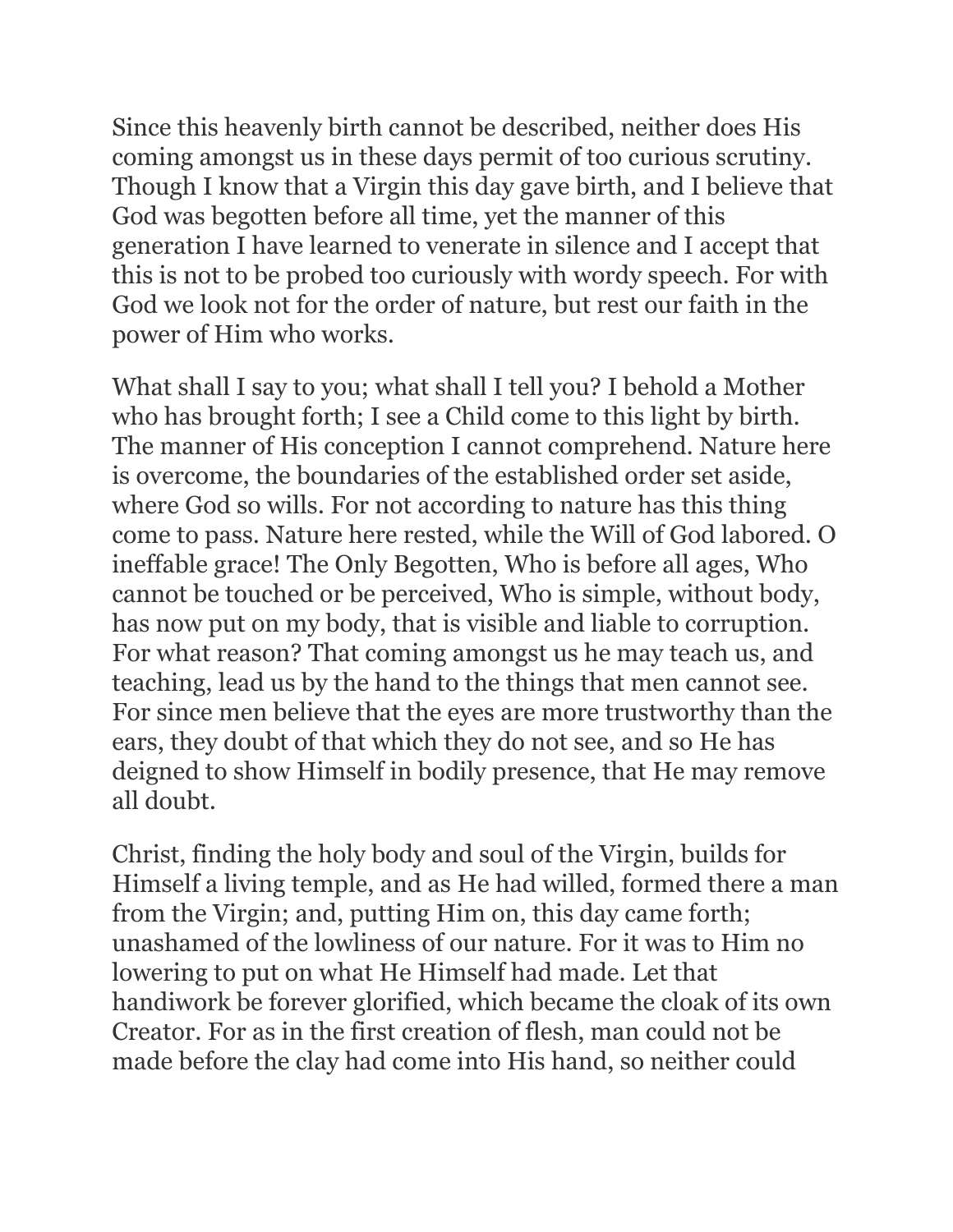this corruptible body be glorified, until it had become the garment of its Maker.

What shall I say! How shall I describe this Birth to you? For this wonder fills me with astonishment. The Ancient of days has become an infant. He Who sits upon the sublime and heavenly Throne, now lies in a manger. He Who cannot be touched, Who is simple, without complexity, and incorporeal, now lies subject to the hands of men. He Who has broken the bonds of sinners, is now bound by an infants bands. But He has decreed that {shame} shall become honor, infamy be clothed with glory, total humiliation the measure of His Goodness.

Come, then, let us observe the Feast. Come, and we shall commemorate the solemn festival. Truly wondrous is the whole chronicle of the Nativity. For this day the ancient slavery is ended, the devil confounded, the demons take to flight, the power of death is broken, paradise is unlocked, the curse is taken away, sin is removed from us, error driven out, truth has been brought back, the speech of kindliness diffused, and spreads on every side, a heavenly way of life has been implanted on the earth, angels communicate with men without fear, and men now hold speech with angels. ... Why is this? Because God is now on earth, and man in heaven; on every side all things commingle. Though being the impassible Word, He became flesh; that he might dwell amongst us. He became Flesh. He did not become God. He was God. Wherefore He became flesh, so that He Whom heaven did not contain, a manger would this day receive. He was placed in a manger, so that He, by whom all things are nourished, may receive an infant's food from His Virgin Mother. So, the Father of all ages, as an infant at the breast, nestles in the virginal arms, that the Magi may more easily see Him. Since this day the Magi too have come, and made a beginning of withstanding tyranny; and the heavens give glory, as the Lord is revealed by a star.